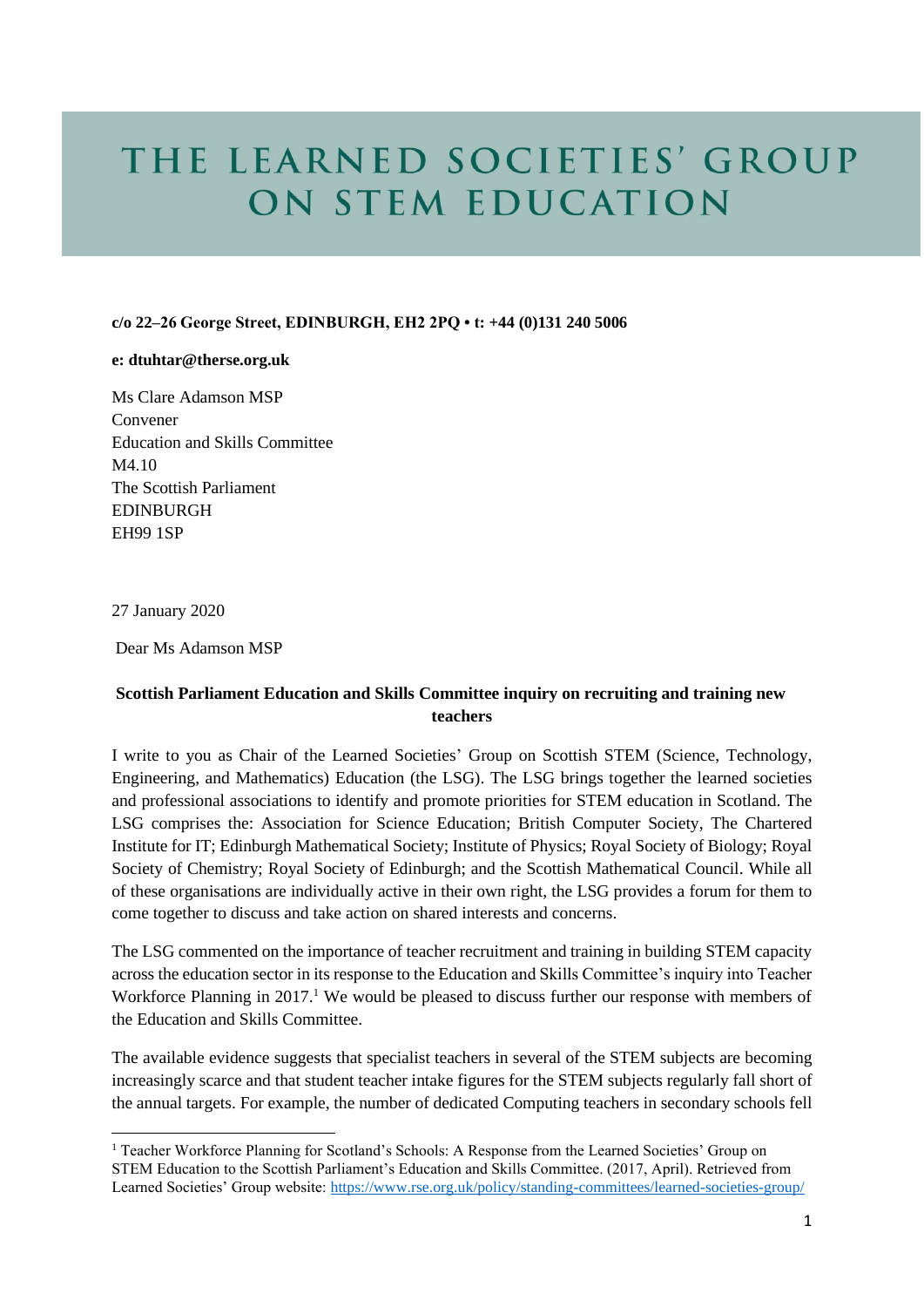by over 22% between 2008 (766) and 2018 (595) and the number of specialist Chemistry, Physics, and Mathematics teachers have also declined over this period.<sup>2</sup> It has also been reported that these same subjects are among the subjects with the lowest teacher replenishment rates.<sup>3</sup> This scarcity can be compounded by factors such as rurality, remoteness, and deprivation. Similar concerns exist regarding the extent to which new teachers enter the classroom prepared to teach the STEM subjects, with primary school teachers in particular reporting low confidence in their ability to teach engineering, science, and technology.

While we understand the present inquiry is concerned with gauging progress made in implementing the recommendations arising from the last inquiry, our response largely seeks to reaffirm our previous positions which we believe remain relevant. We have organised these according to themes for ease of reading.

# *Recruitment*

- 1. In recent years around 18 **alternative routes** into teaching have been introduced across Scotland, many of which are seeking to expedite the recruitment of specialist teachers in the STEM subjects. The Scottish Government has recently undertaken an initial evaluation of the new routes into teaching. This shows an overall retention rate of 83% although this varies from route to route and some of the routes have small intakes.<sup>4</sup> The routes should be **regularly evaluated** to assess the extent to which individually and collectively they are addressing teacher shortages and offering value for investment. On the basis of evaluation, some routes may need to be modified or discontinued. We welcome the fact that the evaluation of the alternative routes has taken account of both the intake and completion figures. The LSG has consistently commented on the need for teacher workforce planning to be underpinned by accurate data, especially the collection of data on the number of ITE entrants that complete their courses and enter the teaching profession, and not only the ITE intake figures.
- 2. In recent years, Scotland's **education landscape has been characterised by significant and continuing change** which has at times generated unfavourable press and political coverage as well as concern among teachers who do not believe they were adequately consulted in this process of reform. This has perhaps given the impression that teaching as a profession is in a state of flux and so may be a less stable and rewarding career option than it once was. In addition, some graduates in the STEM subjects may be hesitant to choose teaching over other careers due to **concerns about salary**, particularly compared to the technology sector. In reality, the pay gap between teaching and roles within the technology industry is less than might be perceived as salaries for the latter can vary significantly. Another issue affecting recruitment is the fact that graduates in the STEM subjects may not even be aware that teaching could be a viable career option for them. This is supported by research undertaken by Judy Robertson from

<sup>2</sup> Scottish Government. (2018). Teacher Census 2018. Retrieved from:

<https://www2.gov.scot/Topics/Statistics/Browse/School-Education/teachcenssuppdata/teasup2018>

<sup>3</sup> Teacher Workforce Planning Advisory Group. (2013). Report of the Teacher Workforce Planning Working Group. Retrieved from[: http://www.gtcs.org.uk/web/files/about-gtcs/dual-reg-consultation-report-of-the](http://www.gtcs.org.uk/web/files/about-gtcs/dual-reg-consultation-report-of-the-twpwg.pdf)[twpwg.pdf](http://www.gtcs.org.uk/web/files/about-gtcs/dual-reg-consultation-report-of-the-twpwg.pdf)

<sup>4</sup> Scottish Government. (2019). Evaluation of Alternative Routes into Teaching. Prepared for the Strategic Board for Teacher Education. Retrieved from: [https://www.gov.scot/publications/strategic-board-for-teacher](https://www.gov.scot/publications/strategic-board-for-teacher-education-minutes-september-2019/)[education-minutes-september-2019/](https://www.gov.scot/publications/strategic-board-for-teacher-education-minutes-september-2019/)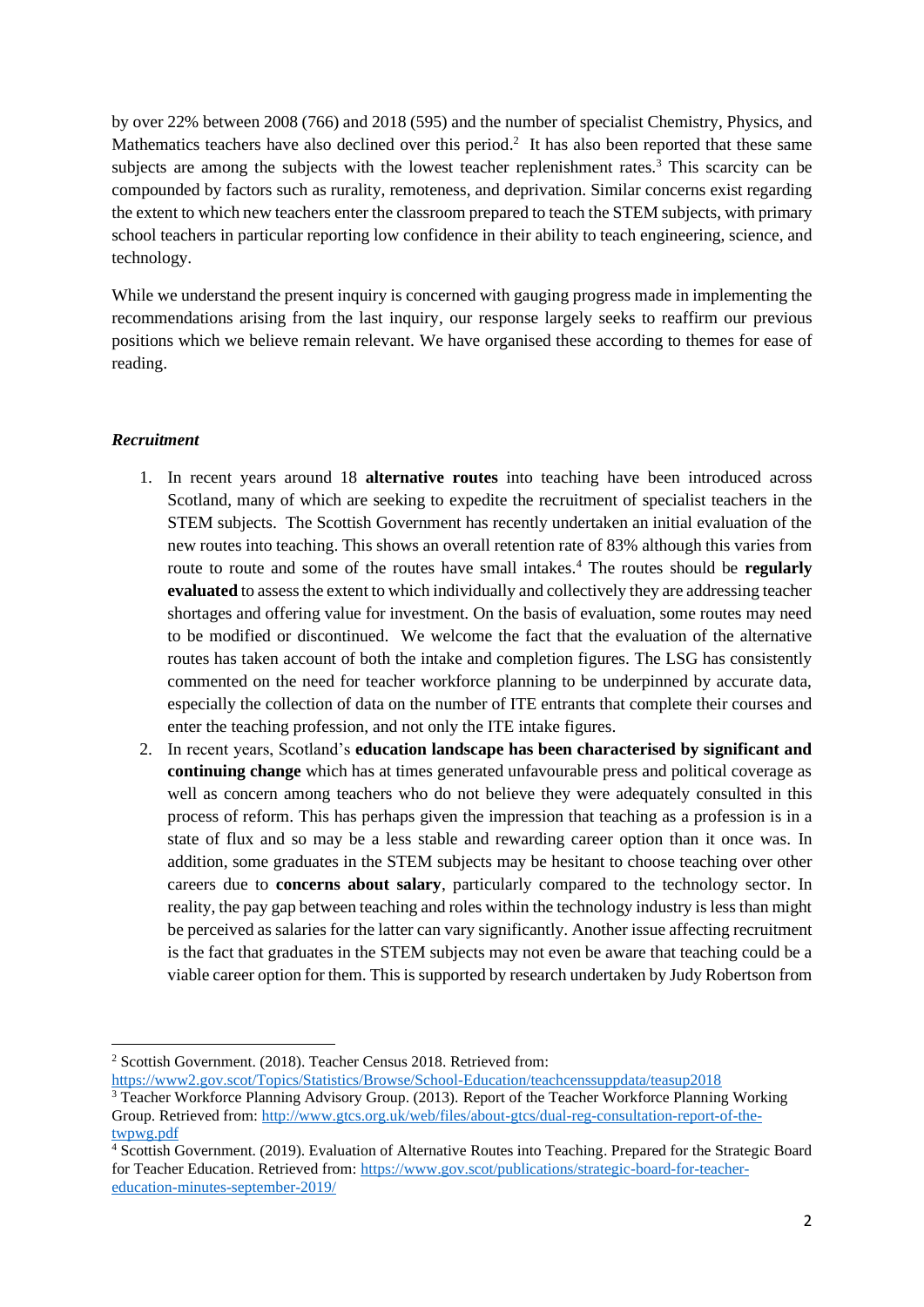the University of Edinburgh<sup>5</sup>, which found that while 44% of students interviewed had positive feelings towards a career in teaching computer science, this option was not promoted when the students were making choices about their future careers. It therefore becomes important to **champion teaching as a career** at the undergraduate level and earlier, as well as dispel misconceptions about salary disparities between teaching and other STEM careers. Fundamentally, prospective teachers need assurances that their work will be valued and fairly rewarded.

- 3. While **bursaries** or 'golden hellos' may succeed in attracting more applicants, the long-term impact of these measures on teacher retention is less clear. Bursaries and similar financial incentives need to be coupled with longer-term interventions to ensure those who take advantage of them enter and are retained in the teaching profession.
- 4. Indeed, in the context of teacher workforce planning, **retention** is a crucial but often overlooked aspect. It is also an area where more data needs to be systematically collected on the number of teachers leaving the profession in Scotland and their reasons for doing so. While some candidates may need little to no encouragement to enrol in teacher education, this enthusiasm may start to wane when they find themselves faced with the more challenging realities of the profession, including workload issues and limited opportunities for both career and salary progression as well as for subject-specific professional development. These factors, among others, may regrettably result in teachers leaving the profession.
- 5. If the issue of low retention is to be remedied, the above factors must be satisfactorily addressed, such as by ensuring that school structures are compatible with career mobility and by ensuring that teachers are able to access subject-specific career-long professional learning. In 2019, the Independent Panel on Career Pathways for Teachers published its final report.<sup>6</sup> This makes important recommendations for developing new career progression pathways with a view to retaining excellent teachers. The panel recommended that its recommendations be implemented by August 2021.

#### *Teacher Education and Professional Learning*

- 1. The LSG has previously called for more stringent minimum entry requirements (i.e. at least one SCQF level 5 qualification in science) to be instated across ITE to provide a more solid foundation from which teacher candidates can develop their STEM knowledge, particularly in a primary setting.
- 2. A 36-week Post Graduate Diploma in Education (PGDE) offers too limited a period of time in which to cover the basics of pedagogical knowledge, subject matter knowledge, pedagogical content knowledge, and contextual knowledge. This is particularly the case for primary school teachers who may possess very little subject-specific knowledge in the STEM subjects and so are less likely to be able to teach these subjects confidently. Equally, newly qualified teachers should have a firm grasp of the pedagogical concepts required to teach their subject effectively. To that end, we would wish to see an increased emphasis on students gaining good subject matter and pedagogical content knowledge in both primary and secondary ITE courses in the

[https://www.research.ed.ac.uk/portal/files/118843218/CS\\_Teachers\\_Research\\_Executive\\_Summary.pdf](https://www.research.ed.ac.uk/portal/files/118843218/CS_Teachers_Research_Executive_Summary.pdf) <sup>6</sup> Independent Panel on Career Pathways for Teachers. (2019). Final report. Retrieved from: <https://www.gov.scot/publications/independent-panel-career-pathways-teachers-final-report/>

<sup>5</sup> Robertson, J. (2019). Towards a Sustainable Solution to the Shortage of Computing Teachers in Scotland. Retrieved from: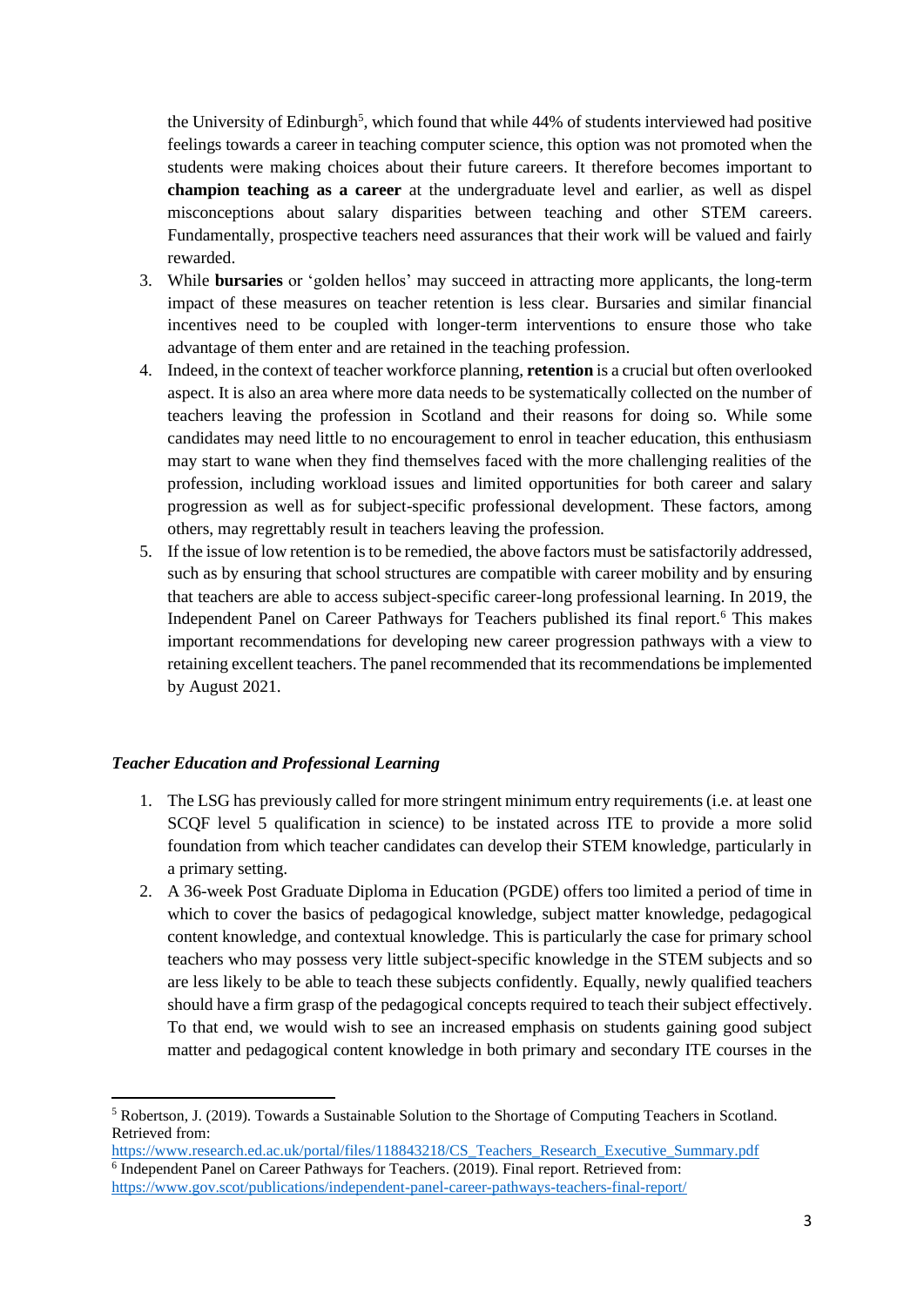STEM subjects, with an understanding that the acquisition of such knowledge is a continuous process that should regularly be revisited throughout a teacher's career.

- 3. Subject-specific mentoring arrangements fulfil the dual function of enabling both the mentor and the mentee to engage in professional development. In this respect, mentoring is an efficient way of broadening the reach of career long professional learning (CLPL) opportunities, allowing teachers across different career stages to learn from one another. The literature also shows that mentoring and coaching satisfies many of the elements of effective professional learning, namely:
	- a. a structured, collaborative approach based on problem-solving and enquiry;
	- b. an explicit focus on a specific subject area;
	- c. being embedded in the context of the mentee/coachee;
	- d. a focus on improving the teaching of the mentee/coachee and the learning of their pupils
	- e. sustained over time with opportunities for reflection and experimentation in the classroom.7,8,9,10,11

Teachers themselves have confirmed they value collaborative, job-embedded, subject-specific professional learning. <sup>12</sup> To that end, the LSG is strongly in favour of a greater emphasis being placed on subject-specific mentoring and coaching.

- 4. Although ITE represents an integral stage in a teacher's journey towards becoming a skilled and confident educator, it is far from the only teacher education a teacher should undertake. Research indicates that it takes a teacher an average of seven years to reach the proficient stage with some never progressing past this stage to become experts. However, effective subjectspecific CLPL can help to make this progression through to expert more likely.<sup>13</sup>
- 5. Adequate and frequent professional learning can have a positive impact on retention.<sup>14</sup> The more opportunities for subject-specific CLPL a teacher is given, the better equipped they will be to exercise their judgement and overcome professional challenges. In short, subject-specific CLPL enables teachers to become more resourceful, resilient, and empowered, all of which have a positive impact on career longevity.

<sup>7</sup> Cordingley, P., Higgins, S., Greany, T., Buckler, N., Coles-Jordan, D., Crisp, B., Saunders, L., Coe, R. (2015). *Developing Great Teaching: Lessons from the international reviews into effective professional development.*  London: Teacher Development Trust.

<sup>8</sup> CUREE. (2018). *Developing Great Subject Teaching: Rapid Evidence Review of Subject-Specific CPD in the UK.* London: Wellcome Trust.

<sup>9</sup> Kennedy, M.M. (2016). How Does Professional Development Improve Teaching?, *86*(4), 945-980. <https://doi.org/10.3102/0034654315626800>

<sup>10</sup> Timperley, H. (2008). *Teacher Professional Learning and Development*. Brussels: IBE.

<sup>&</sup>lt;sup>11</sup> Weston, D., & Bethan, H. (2019). Professional development: Evidence of what works. In C. Scutt & S. Harrison (Eds.), *Teacher CPD: International trends, opportunities and challenges* (pp.60-67). London:

Chartered College of Teachers: Chartered College of Teachers.

<sup>12</sup> Allen, R., & Sims, S. (2017). *Improving Science Teacher Retention: do National STEM Learning Network professional development courses keep science teachers in the classroom?* London: Wellcome Trust.

<sup>&</sup>lt;sup>13</sup> Berliner, D.C. (2004). Expert Teachers: Their Characteristics, Development and Accomplishments. Retrieved from:

https://www.researchgate.net/publication/255666969 Expert Teachers Their Characteristics Development an [d\\_Accomplishments](https://www.researchgate.net/publication/255666969_Expert_Teachers_Their_Characteristics_Development_and_Accomplishments)

<sup>14</sup> Allen, R., & Sims, S. (2017). *Improving Science Teacher Retention: do National STEM Learning Network professional development courses keep science teachers in the classroom?* London: Wellcome Trust.